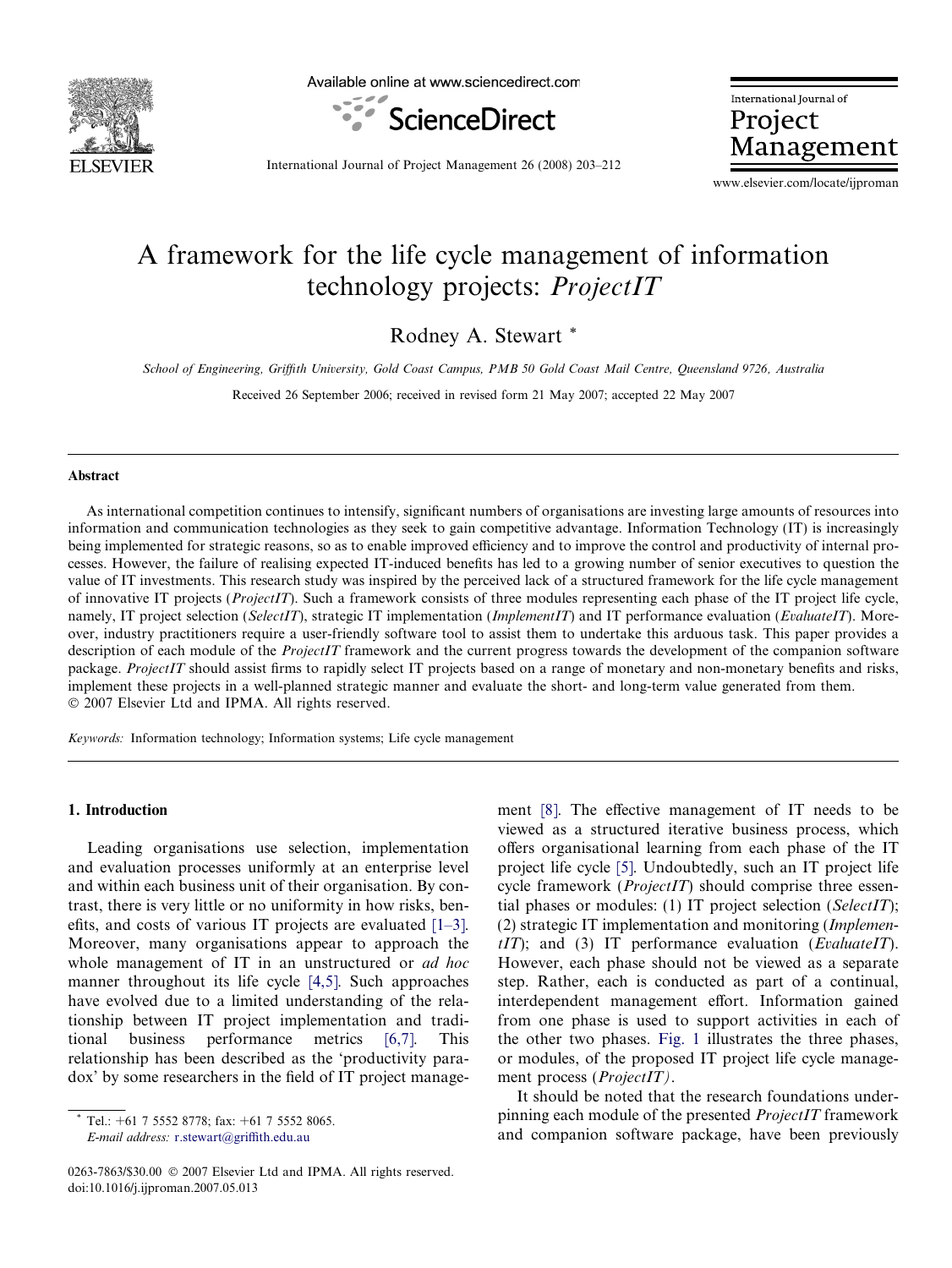<span id="page-1-0"></span>

Fig. 1. IT project life cycle management process (ProjectIT).

developed by the author, through a series of empirical or case study based research investigations and subsequently reported in the literature [\[5,7,9–14\]](#page--1-0). These previously developed module frameworks were originally applied to IT-based project information management platforms implemented in the construction industry. However, they have subsequently been modified to enable their generic application across all industry sectors. Therefore, the primary purpose of this paper is to present a whole-of-life IT project management framework which accumulates this existing body of knowledge but in an integrated and cohesive fashion. The following sections briefly describe each phase, or module, of the IT project life cycle framework  $(ProjectIT)$  and how they integrate with the next to provide a continual management process.

#### 2. IT project selection  $-$  *SelectIT*

There have been numerous examples where IT projects have failed to meet expectations [\[15,16\].](#page--1-0) This is sometimes due to a lack of prior assessment of risks and returns before management commitment is made and funding approval is provided [\[17\]](#page--1-0). This failure to properly plan the implementation of IT investments generally results from a limited understanding of the relationship between IT investments and organisational performance [\[18\].](#page--1-0) Executives tend to lack the methods, skills and tools required for selecting a portfolio of IT projects and tools, which add the greatest value to their organisation [\[19\].](#page--1-0) A well-structured IT project selection phase helps ensure that an organisation selects those IT projects that will best support organisational needs and identifies and analyses an IT project's risks and proposed benefits before a significant amount of funds and resources are allocated. A critical aspect of this phase is management understanding and participation and the application of a structured decision-making

process. Several methods have been proposed to help organisations make good IT project selection decisions [\[10,20,21\]](#page--1-0). However, many reported methods have several limitations and tend not to provide a means to combine tangible and intangible 'business value' and risk criteria. Others are too complex in structure and have little appeal to practitioners. To overcome the limitations of existing frameworks Stewart [\[5\]](#page--1-0) suggest a five-step IT project selection process (SelectIT): Step 1: identify monetary and nonmonetary factors; Step 2: define possibility distributions; Step 3: develop resultant aggregated possibility distribution; Step 4: combine resultant aggregated possibility distribution; and Step 5: rank IT projects. Fig. 2 illustrates each of these outlined steps and they are briefly described in the following sections. Size constraints of this paper limit the degree of explanation provided for each step. Readers are referred to Stewart [\[5\]](#page--1-0) for a complete description of the SelectIT framework and its application in an industry setting. Moreover, readers should note that these steps are supported by the SelectIT module wizard of the ProjectIT software tool.

### 2.1. SelectIT Step 1: identify monetary and non-monetary factors

In recent years, expenditures on IT have been significant. However, organisations fail to fully acknowledge



Fig. 2. IT project selection module (SelectIT).